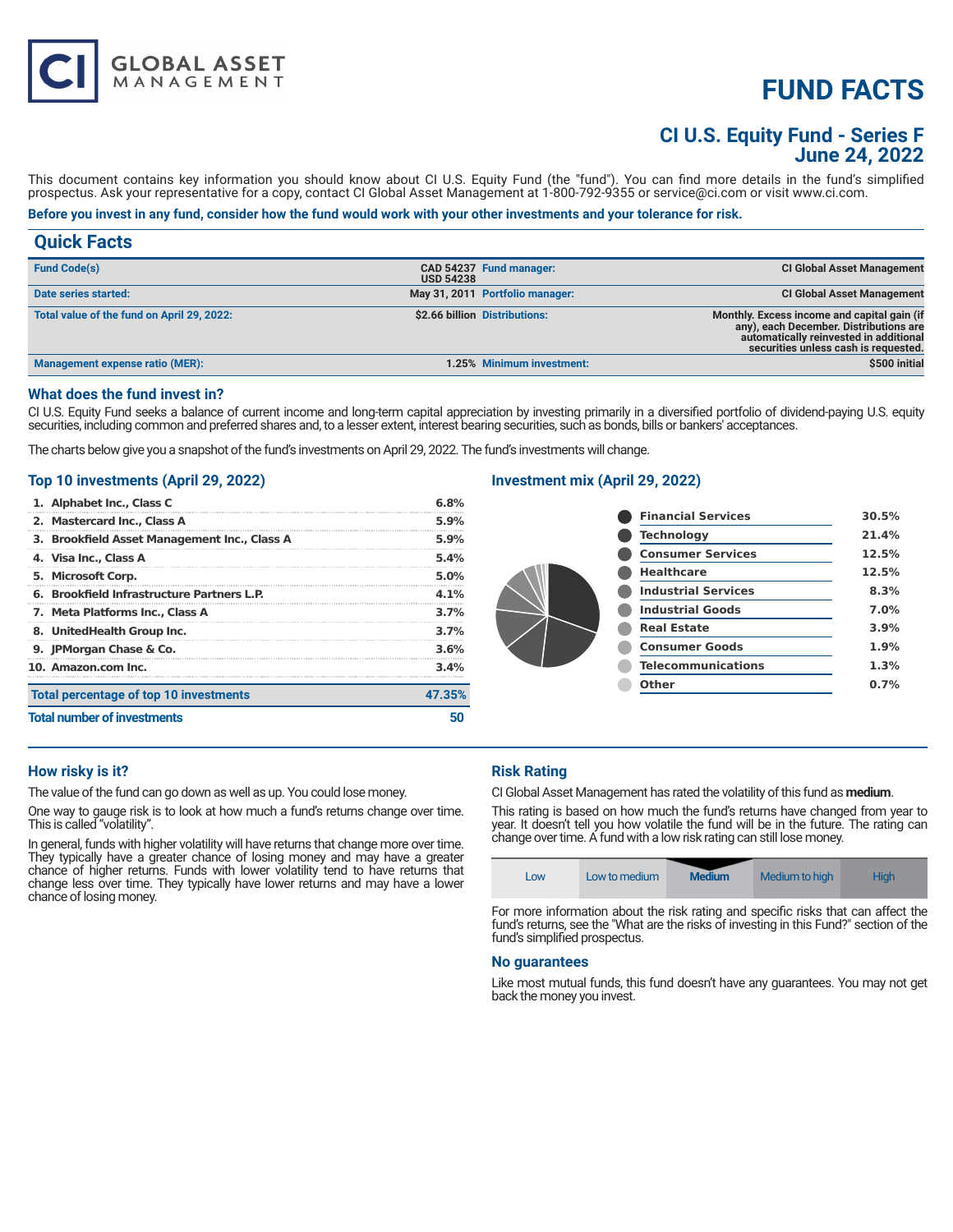# **CI U.S. Equity Fund - Series F**

#### **How has the fund performed?**

This section tells you how Series F securities of the fund have performed over the past 10 calendar year(s). Returns are after expenses have been deducted. These expenses reduce the fund's returns.

#### **Year-by-year returns**

This chart shows how Series F securities of the fund performed in each of the past 10 calendar year(s). This fund series has not dropped in value in the last 10 calendar year(s). The range of returns and change from year to year can help you assess how risky the fund has been in the past. It does not tell you how the fund will perform in the future.



#### **Best and worst 3-month returns**

This table shows the best and worst returns for Series F securities of the fund in a 3-month period over the past 10 calendar year(s). The best and worst 3-month returns could be higher or lower in the future. Consider how much of a loss you could afford to take in a short period of time.

|                    | <b>Return</b> | 3 months ending   | If you invested \$1,000 at the beginning of the period |
|--------------------|---------------|-------------------|--------------------------------------------------------|
| <b>Best return</b> | 14.9%         | February 28, 2013 | Your investment would rise to \$1,149                  |
| Worst return       | $-17.5%$      | March 31, 2020    | Your investment would drop to \$825                    |

#### **Average return**

As at April 29, 2022, a person who invested \$1,000 in Series F securities of the fund 10 years ago has \$3,569. This works out to an annual compounded rate of return of 13.6%.

## **Who is this fund for?**

#### **This fund may be suitable for you if you:**

- are willing to accept a medium degree of risk
- are seeking a regular source of income and the potential for capital appreciation
- are seeking to add U.S. exposure to your investment portfolio<br>• are planning to hold your investment for the long term
- are planning to hold your investment for the long term

#### **A word about tax**

In general, you'll have to pay income tax on any money you make on a fund. How much you pay depends on the tax laws where you live and whether or not you hold the fund in a registered plan such as a Registered Retirement Savings Plan, or a Tax-Free Savings Account. Keep in mind that if you hold your fund in a non-registered account, fund distributions are included in your taxable income, whether you get them in cash or have them reinvested.